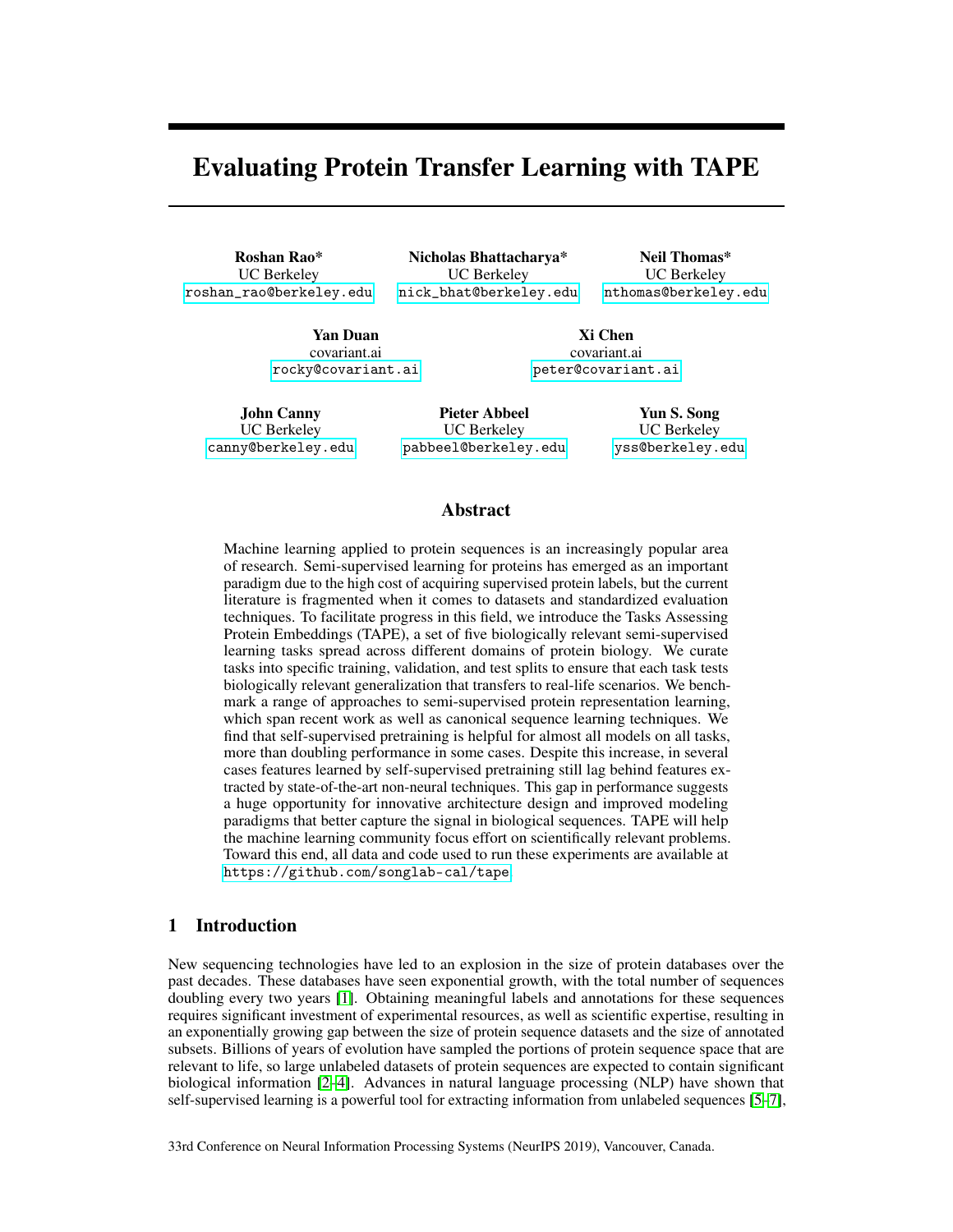which raises a tantalizing question: can we adapt NLP-based techniques to extract useful biological information from massive sequence datasets?

To help answer this question, we introduce the Tasks Assessing Protein Embeddings (TAPE), which to our knowledge is the first attempt at systematically evaluating semi-supervised learning on protein sequences. TAPE includes a set of five biologically relevant supervised tasks that evaluate the performance of learned protein embeddings across diverse aspects of protein understanding.

We choose our tasks to highlight three major areas of protein biology where self-supervision can facilitate scientific advances: structure prediction, detection of remote homologs, and protein engineering. We constructed data splits to simulate biologically relevant generalization, such as a model's ability to generalize to entirely unseen portions of sequence space, or to finely resolve small portions of sequence space. Improvement on these tasks range in application, including designing new antibodies [\[8\]](#page-9-5), improving cancer diagnosis [\[9\]](#page-9-6), and finding new antimicrobial genes hiding in the so-called "Dark Proteome": tens of millions of sequences with no labels where existing techniques for determining protein similarity fail [\[10\]](#page-9-7).

We assess the performance of three representative models (recurrent, convolutional, and attentionbased) that have performed well for sequence modeling in other fields to determine their potential for protein learning. We also compare two recently proposed semi-supervised models (Bepler et al. [\[11\]](#page-9-8), Alley et al. [\[12\]](#page-9-9)). With our benchmarking framework, these models can be compared directly to one another for the first time.

We show that self-supervised pretraining improves performance for almost all models on all downstream tasks. Interestingly, performance for each architecture varies significantly across tasks, highlighting the need for a multi-task benchmark such as ours. We also show that non-deep alignmentbased features [\[13–](#page-9-10)[16\]](#page-9-11) outperform features learned via self-supervision on secondary structure and contact prediction, while learned features perform significantly better on remote homology detection.

Our results demonstrate that self-supervision for proteins is promising but considerable improvements need to be made before self-supervised models can achieve breakthrough performance. All code and data for TAPE are publically available<sup>[1](#page-1-0)</sup>, and we encourage members of the machine learning community to participate in these exciting problems.

# 2 Background

## 2.1 Protein Terminology

Proteins are linear chains of amino acids connected by covalent bonds. We encode amino acids in the standard 25-character alphabet, with 20 characters for the standard amino acids, 2 for the non-standard amino acids selenocysteine and pyrrolysine, 2 for ambiguous amino acids, and 1 for when the amino acid is unknown [\[1,](#page-9-0) [17\]](#page-9-12). Throughout this paper, we represent a protein x of length  $L$ as a sequence of discrete amino acid characters  $(x_1, x_2, \ldots, x_L)$  in this fixed alphabet.

Beyond its encoding as a sequence  $(x_1, \ldots, x_L)$ , a protein has a 3D molecular structure. The different levels of protein structure include *primary* (amino acid sequence), *secondary* (local features), and *tertiary* (global features). Understanding how primary sequence folds into tertiary structure is a fundamental goal of biochemistry [\[2\]](#page-9-1). Proteins are often made up of a few large *protein domains*, sequences that are evolutionarily conserved, and as such have a well-defined fold and function.

Evolutionary relationships between proteins arise because organisms must maintain certain functions, such as replicating DNA, as they evolve. Evolution has selected for proteins that are well-suited to these functions. Though structure is constrained by evolutionary pressures, sequence-level variation can be high, with very different sequences having similar structure [\[18\]](#page-10-0). Two proteins that share a common evolutionary ancestor are called *homologs*. Homologous proteins may have very different sequences if they diverged in the distant past.

Quantifying these evolutionary relationships is very important for preventing undesired information leakage between data splits. We mainly rely on *sequence identity*, which measures the percentage of exact amino acid matches between aligned subsequences of proteins [\[19\]](#page-10-1). For example, filtering at a 25% sequence identity threshold means that no two proteins in the training and test set have greater

<span id="page-1-0"></span><sup>1</sup> <https://github.com/songlab-cal/tape>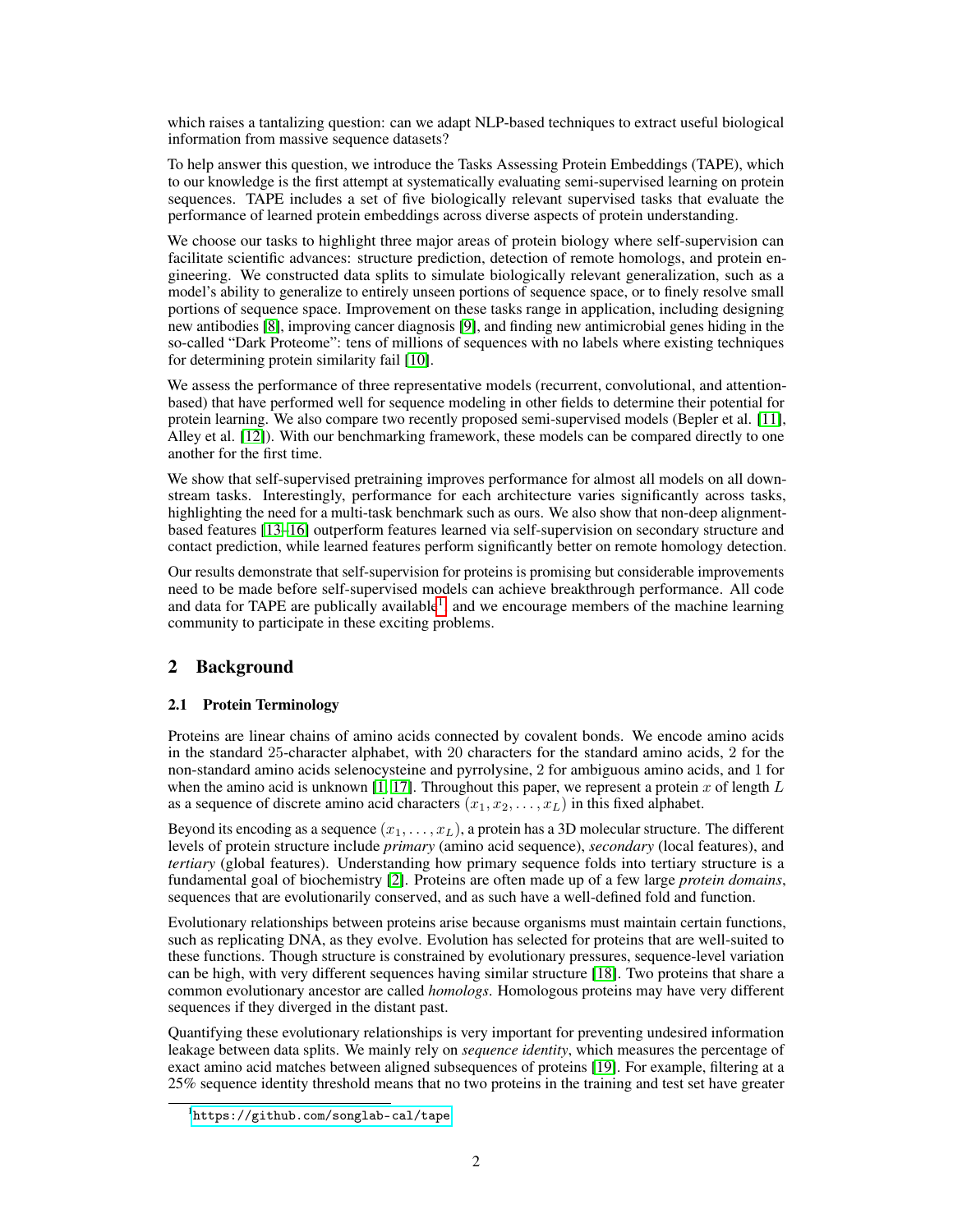than 25% exact amino acid matches. Other approaches besides sequence identity filtering also exist, depending on the generalization the task attempts to test [\[20\]](#page-10-2).

#### <span id="page-2-0"></span>2.2 Modeling Evolutionary Relationships with Sequence Alignments

The key technique for modeling sequence relationships in computational biology is alignment [\[13,](#page-9-10) [16,](#page-9-11) [21,](#page-10-3) [22\]](#page-10-4). Given a database of proteins and a query protein at test-time, an alignment-based method uses either carefully designed scoring systems [\[21\]](#page-10-3) or Hidden Markov Models (HMMs) [\[16\]](#page-9-11) to align the query protein against all proteins in the database. Good alignments give information about local perturbations to the protein sequence that may preserve, for example, function or structure. The distribution of aligned residues at each position is also an informative representation of each residue that can be fed into downstream models.

### 2.3 Semi-supervised Learning

The fields of computer vision and natural language processing have been dealing with the question of how to learn from unlabeled data for years [\[23\]](#page-10-5). Images and text found on the internet generally lack accompanying annotations, yet still contain significant structure. Semi-supervised learning tries to jointly leverage information in the unlabeled and labeled data, with the goal of maximizing performance on the supervised task. One successful approach to learning from unlabeled examples is *self-supervised learning*, which in NLP has taken the form of next token prediction [\[5\]](#page-9-3), masked token prediction [\[6\]](#page-9-13), and next sentence classification [\[6\]](#page-9-13). Analogously, there is good reason to believe that unlabelled protein sequences contain significant information about their structure and function [\[2,](#page-9-1) [4\]](#page-9-2). Since proteins can be modeled as sequences of discrete tokens, we test both next token and masked token prediction for self-supervised learning.

# 3 Related Work

The most well-known protein modeling benchmark is the Critical Assessment of Structure Prediction (CASP) [\[24\]](#page-10-6), which focuses on structure modeling. Each time CASP is held, the test set consists of new experimentally validated structures which are held under embargo until the competition ends. This prevents information leakage and overfitting to the test set. The recently released ProteinNet [\[25\]](#page-10-7) provides easy to use, curated train/validation/test splits for machine learning researchers where test sets are taken from the CASP competition and sequence identity filtering is already performed. We take the contact prediction task from ProteinNet. However, we believe that structure prediction alone is not a sufficient benchmark for protein models, so we also use tasks not included in the CASP competition to give our benchmark a broader focus.

Semi-supervised learning for protein problems has been explored for decades, with lots of work on kernel-based pretraining [\[26,](#page-10-8) [27\]](#page-10-9). These methods demonstrated that semi-supervised learning improved performance on protein network prediction and homolog detection, but couldn't scale beyond hundreds of thousands of unlabeled examples. Recent work in protein representation learning has proposed a variety of methods that apply NLP-based techniques for transfer learning to biological sequences [\[11,](#page-9-8) [12,](#page-9-9) [28,](#page-10-10) [29\]](#page-10-11). In a related line of work, Riesselman et al. [\[30\]](#page-10-12) trained Variational Auto Encoders on aligned families of proteins to predict the functional impact of mutations. Alley et al. [\[12\]](#page-9-9) also try to combine self-supervision with alignment in their work by using alignment-based querying to build task-specific pretraining sets.

Due to the relative infancy of protein representation learning as a field, the methods described above share few, if any, benchmarks. For example, both Rives et al. [\[29\]](#page-10-11) and Bepler et al. [\[11\]](#page-9-8) report transfer learning results on secondary structure prediction and contact prediction, but they differ significantly in test set creation and data-splitting strategies. Other self-supervised work such as Alley et al. [\[12\]](#page-9-9) and Yang et al. [\[31\]](#page-10-13) report protein engineering results, but on different tasks and datasets. With such varied task evaluation, it is challenging to assess the relative merits of different self-supervised modeling approaches, hindering efficient progress.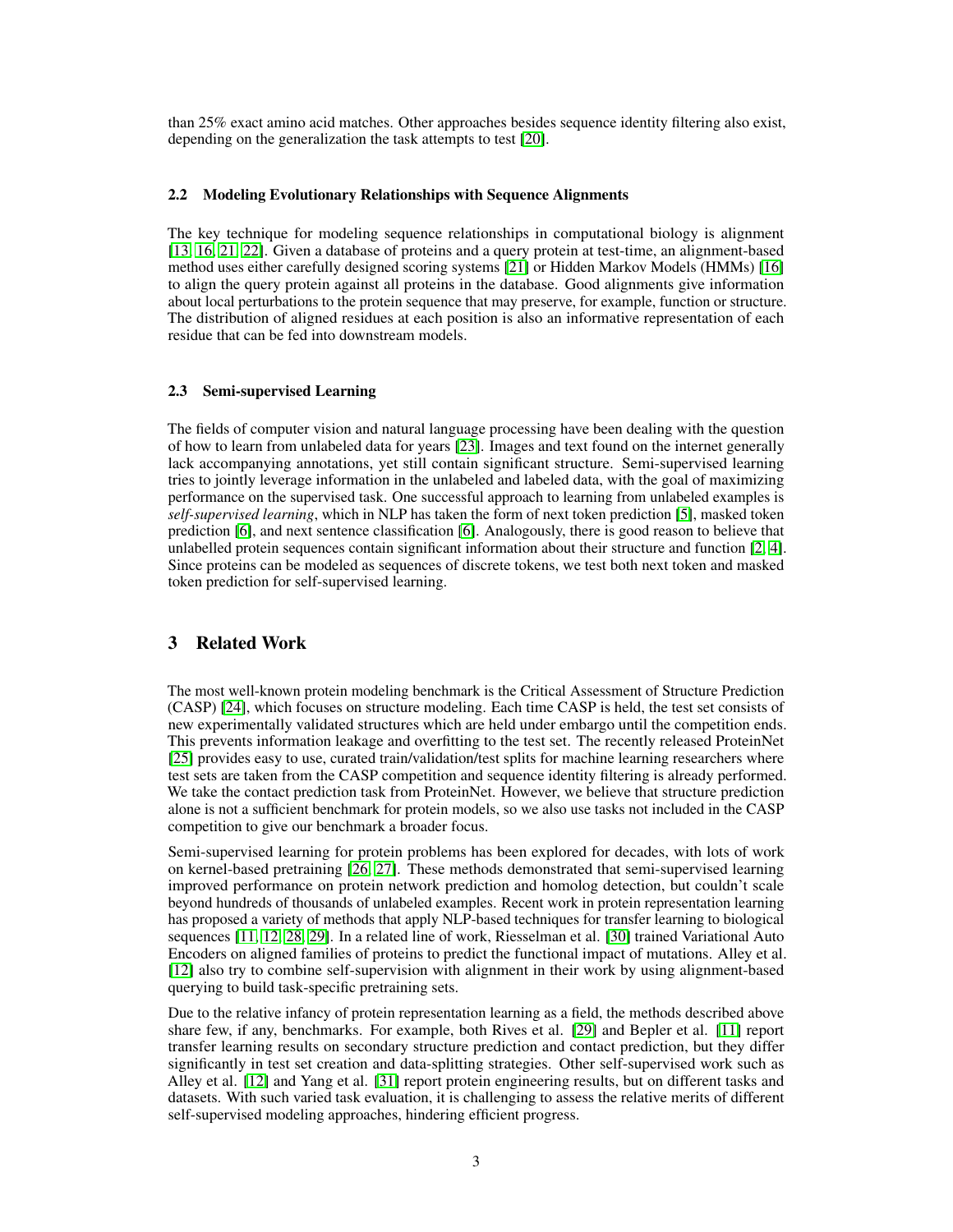<span id="page-3-1"></span>

Figure 1: Structure and Annotation Tasks on protein KgdM Porin (pdbid: 4FQE). (a) Viewing this Porin from the side, we show secondary structure, with the input amino acids for a segment (blue) and corresponding secondary structure labels (yellow and white). (b) Viewing this Porin from the front, we show a contact map, where entry i, j in the matrix indicates whether amino acids at positions i, j in the sequence are within 8 angstroms of each other. In green is a contact between two non-consecutive amino acids. (c) The fold-level remote homology class for this protein.

# <span id="page-3-2"></span>4 Datasets

Here we describe our unsupervised pretraining and supervised benchmark datasets. To create benchmarks that test generalization across large evolutionary distances and are useful in real-life scenarios, we curate specific training, validation, and test splits for each dataset. Producing the data for these tasks requires significant effort by experimentalists, database managers, and others. Following similar benchmarking efforts in NLP [\[32\]](#page-10-14), we describe a set of citation guidelines in our repository<sup>[2](#page-3-0)</sup> to ensure these efforts are properly acknowledged.

## 4.1 Unlabeled Sequence Dataset

We use Pfam [\[33\]](#page-10-15), a database of thirty-one million protein domains used extensively in bioinformatics, as the pretraining corpus for TAPE. Sequences in Pfam are clustered into evolutionarily-related groups called *families*. We leverage this structure by constructing a test set of fully heldout families (see Section A.5 for details on the selected families), about 1% of the data. For the remaining data we construct training and test sets using a random 95/5% split. Perplexity on the uniform random split test set measures in-distribution generalization, while perplexity on the heldout families test set measures out-of-distribution generalization to proteins that are less evolutionarily related to the training set.

## 4.2 Supervised Datasets

We provide five biologically relevant downstream prediction tasks to serve as benchmarks. We categorize these into structure prediction, evolutionary understanding, and protein engineering tasks. The datasets vary in size between 8 thousand and 50 thousand training examples (see Table S1 for sizes of all training, validation and test sets). Further information on data processing, splits and experimental challenges is in Appendix A.1. For each task we provide:

(Definition) A formal definition of the prediction problem, as well as the source of the data. (Impact) The impact of improving performance on this problem.

(Generalization) The type of understanding and generalization desired.

(Metrics) The metric reported in Table [2](#page-7-0) to report results and additional metrics presented in section A.8

## Task 1: Secondary Structure (SS) Prediction (Structure Prediction Task)

- (Definition) Secondary structure prediction is a sequence-to-sequence task where each input amino acid  $x_i$  is mapped to a label  $y_i \in \{\text{Helix}(H), \text{Strand}(E), \text{Other}(C)\}\.$  See Figure [1a](#page-3-1) for illustration. The data are from Klausen et al. [\[34\]](#page-10-16).
- (Impact) SS is an important feature for understanding the function of a protein, especially if the protein of interest is not evolutionarily related to proteins with known structure [\[34\]](#page-10-16). SS prediction tools are very commonly used to create richer input features for higher-level models [\[35\]](#page-10-17).

<span id="page-3-0"></span> $^{2}$ <https://github.com/songlab-cal/tape#citation-guidelines>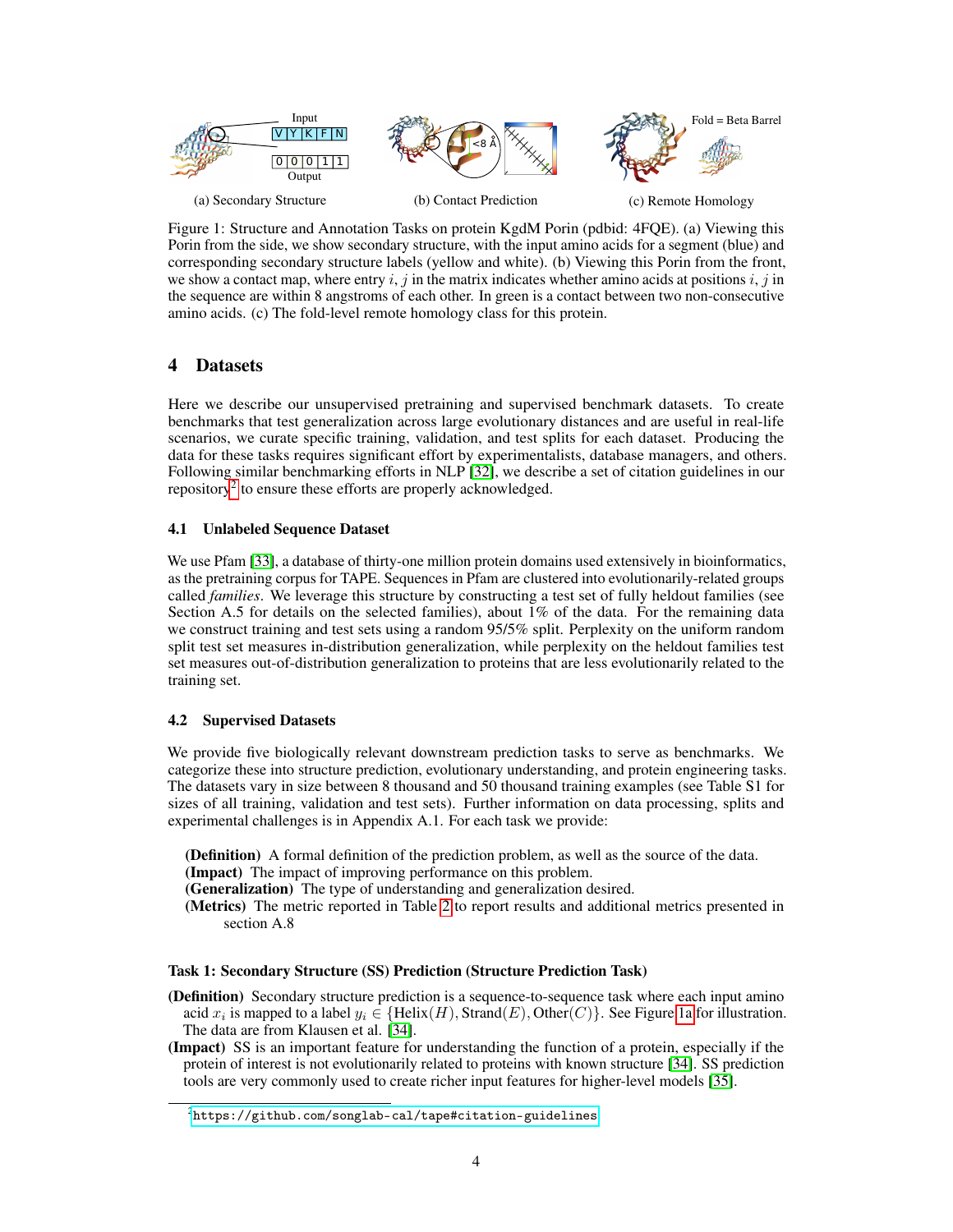<span id="page-4-0"></span>

(a) Fluorescence

(b) Stability

Figure 2: Protein Engineering Tasks. In both tasks, a parent protein  $p$  is mutated to explore the local landscape. As such, dots represent proteins and directed arrow  $x \rightarrow y$  denotes that y has exactly one more mutation than x away from parent  $p$ . (a) The Fluorescence task consists of training on small neighborhood of the parent green fluorescent protein (GFP) and then testing on a more distant proteins. (b) The Stability task consists of training on a broad sample of proteins, followed by testing on one-mutation neighborhoods of the most promising sampled proteins.

- (Generalization) SS prediction tests the degree to which models learn local structure. Data splits are filtered at 25% sequence identity to test for broad generalization.
- (Metrics) We report accuracy on a per-amino acid basis on the CB513 [\[36\]](#page-11-0) dataset. We further report three-way and eight-way classification accuracy for the test sets CB513, CASP12, and TS115.

### Task 2: Contact Prediction (Structure Prediction Task)

- (Definition) Contact prediction is a pairwise amino acid task, where each pair  $x_i, x_j$  of input amino acids from sequence x is mapped to a label  $y_{ij} \in \{0, 1\}$ , where the label denotes whether the amino acids are "in contact" ( $\lt 8\AA$  apart) or not. See Figure [1b](#page-3-1) for illustration. The data are from the ProteinNet dataset [\[25\]](#page-10-7).
- (Impact) Accurate contact maps provide powerful global information; e.g., they facilitate robust modeling of full 3D protein structure [\[37\]](#page-11-1). Of particular interest are medium- and long-range contacts, which may be as few as twelve sequence positions apart, or as many as hundreds apart.
- (Generalization) The abundance of medium- and long-range contacts makes contact prediction an ideal task for measuring a model's understanding of global protein context. We select the data splits that was filtered at 30% sequence identity to test for broad generalization.
- (Metrics) We report precision of the  $L/5$  most likely contacts for medium- and long-range contacts on the ProteinNet CASP12 test set, which is a standard metric reported in CASP [\[24\]](#page-10-6). We further report Area under PR Curve and Precision at  $L, L/2$ , and  $L/5$  for short-range, medium-range and long-range contacts in the supplement.

#### Task 3: Remote Homology Detection (Evolutionary Understanding Task)

- (Definition) This is a sequence classification task where each input protein x is mapped to a label  $y \in \{1, \ldots, 1195\}$ , representing different possible protein folds. See Figure [1c](#page-3-1) for illustration. The data are from Hou et al. [\[38\]](#page-11-2).
- (Impact) Detection of remote homologs is of great interest in microbiology and medicine; e.g., for detection of emerging antibiotic resistant genes [\[39\]](#page-11-3) and discovery of new CAS enzymes [\[40\]](#page-11-4).
- (Generalization) Remote homology detection measures a model's ability to detect structural similarity across distantly related inputs. We hold out entire evolutionary groups from the training set, forcing models to generalize across large evolutionary gaps.
- (Metrics) We report overall classification accuracy on the fold-level heldout set from Hou et al. [\[38\]](#page-11-2). We further report top-one and top-five accuracy for fold-level, superfamily-level and family-level holdout sets in the supplement.

#### Task 4: Fluorescence Landscape Prediction (Protein Engineering Task)

**(Definition)** This is a regression task where each input protein x is mapped to a label  $y \in \mathbb{R}$ , corresponding to the log-fluorescence intensity of  $x$ . See Figure [2a](#page-4-0) for illustration. The data are from Sarkisyan et al. [\[41\]](#page-11-5).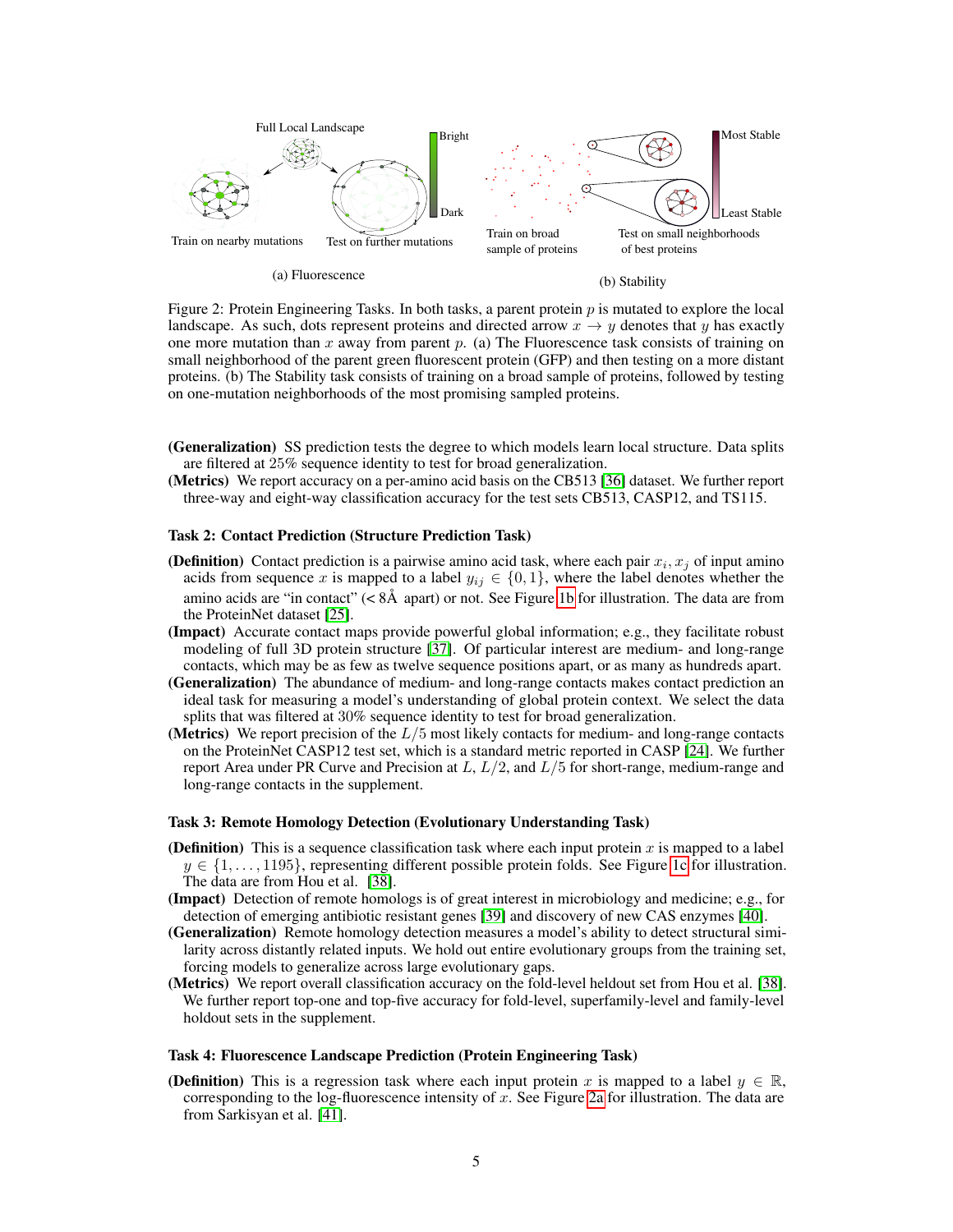|                    | Random Families |       |            | <b>Heldout Families</b> |       |            | <b>Heldout Clans</b> |       |       |
|--------------------|-----------------|-------|------------|-------------------------|-------|------------|----------------------|-------|-------|
|                    | Acc             | Perp  | <b>ECE</b> | Acc                     | Perp  | <b>ECE</b> | Acc                  | Perp  | ECE   |
| <b>Transformer</b> | 0.45            | 8.89  | 6.01       | 0.35                    | 11.77 | 8.87       | 0.28                 | 13.54 | 10.76 |
| <b>LSTM</b>        | 0.40            | 8.89  | 6.94       | 0.24                    | 13.03 | 12.73      | 0.13                 | 15.36 | 16.94 |
| ResNet             | 0.41            | 10.16 | 6.86       | 0.31                    | 13.19 | 9.77       | 0.28                 | 13.72 | 10.62 |
| Bepler et al. [11] | 0.28            | 11.62 | 10.17      | 0.19                    | 14.44 | 14.32      | 0.12                 | 15.62 | 17.05 |
| Alley et al. [12]  | 0.32            | 11.29 | 9.08       | 0.16                    | 15.53 | 15.49      | 0.11                 | 16.69 | 17.68 |
| Random             | 0.04            | 25    | 25         | 0.04                    | 25    | 25         | 0.04                 | 25    | 25    |

<span id="page-5-0"></span>Table 1: Language modeling metrics: Language Modeling Accuracy (Acc), Perplexity (Perp) and Exponentiated Cross-Entropy (ECE)

- (Impact) For a protein of length L, the number of possible sequences m mutations away is  $O(L^m)$ , a prohibitively large space for exhaustive search via experiment, even if  $m$  is modest. Moreover, due to epistasis (second- and higher-order interactions between mutations at different positions), greedy optimization approaches are unlikely to succeed. Accurate computational predictions could allow significantly more efficient exploration of the landscape, resulting in better optima. Machine learning methods have already seen some success in related protein engineering tasks [\[42\]](#page-11-6).
- (Generalization) The fluorescence prediction task tests the model's ability to distinguish between very similar inputs, as well as its ability to generalize to unseen combinations of mutations. The train set is a Hamming distance-3 neighborhood of the parent green fluorescent protein (GFP), while the test set has variants with four or more mutations. Hamming distance is measured at the amino acid level.

The choice of Hamming distance between amino acids does not always reflect evolution, since not all proteins at the same Hamming distance correspond to equal "evolutionary" distance in the sense of number of nucleotide substitutions. Since we are trying to highlight the protein engineering setting, we believe that this is an important feature of the Fluorescence task. Our goal is to test the models' ability to accurately predict phenotype as a function of an input molecule (e.g. one presented by a protein designer)

(Metrics) We report Spearman's  $\rho$  (rank correlation coefficient) on the test set. We further report MSE and Spearman's  $\rho$  for the full test set, only bright proteins, and only dark proteins in the supplement.

### Task 5: Stability Landscape Prediction (Protein Engineering Task)

- **(Definition)** This is a regression task where each input protein x is mapped to a label  $y \in \mathbb{R}$  measuring the most extreme circumstances in which protein  $x$  maintains its fold above a concentration threshold (a proxy for intrinsic stability). See Figure [2b](#page-4-0) for illustration. The data are from Rocklin et al. [\[43\]](#page-11-7).
- (Impact) Designing stable proteins is important to ensure, for example, that drugs are delivered before they are degraded. More generally, given a broad sample of protein measurements, finding better refinements of top candidates is useful for maximizing yield from expensive protein engineering experiments.
- (Generalization) This task tests a model's ability to generalize from a broad sampling of relevant sequences and to localize this information in a neighborhood of a few sequences, inverting the test-case for fluorescence above. The train set consists of proteins from four rounds of experimental design, while the test set contains Hamming distance-1 neighbors of top candidate proteins.
- (Metrics) We report Spearman's  $\rho$  on the test set. In the supplement we also assess classification of a mutation as stabilizing or non-stabilizing. We report Spearman's  $\rho$  and accuracy for this task broken down by protein topology in the supplement.

## 5 Models and Experimental Setup

Losses: We examine two self-supervised losses that have seen success in NLP. The first is *nexttoken prediction* [\[44\]](#page-11-8), which models  $p(x_i | x_1, \ldots, x_{i-1})$ . Since many protein tasks are sequenceto-sequence and require bidirectional context, we apply a variant of next-token prediction which additionally trains the reverse model,  $p(x_i | x_{i+1},...,x_L)$ , providing full context at each posi-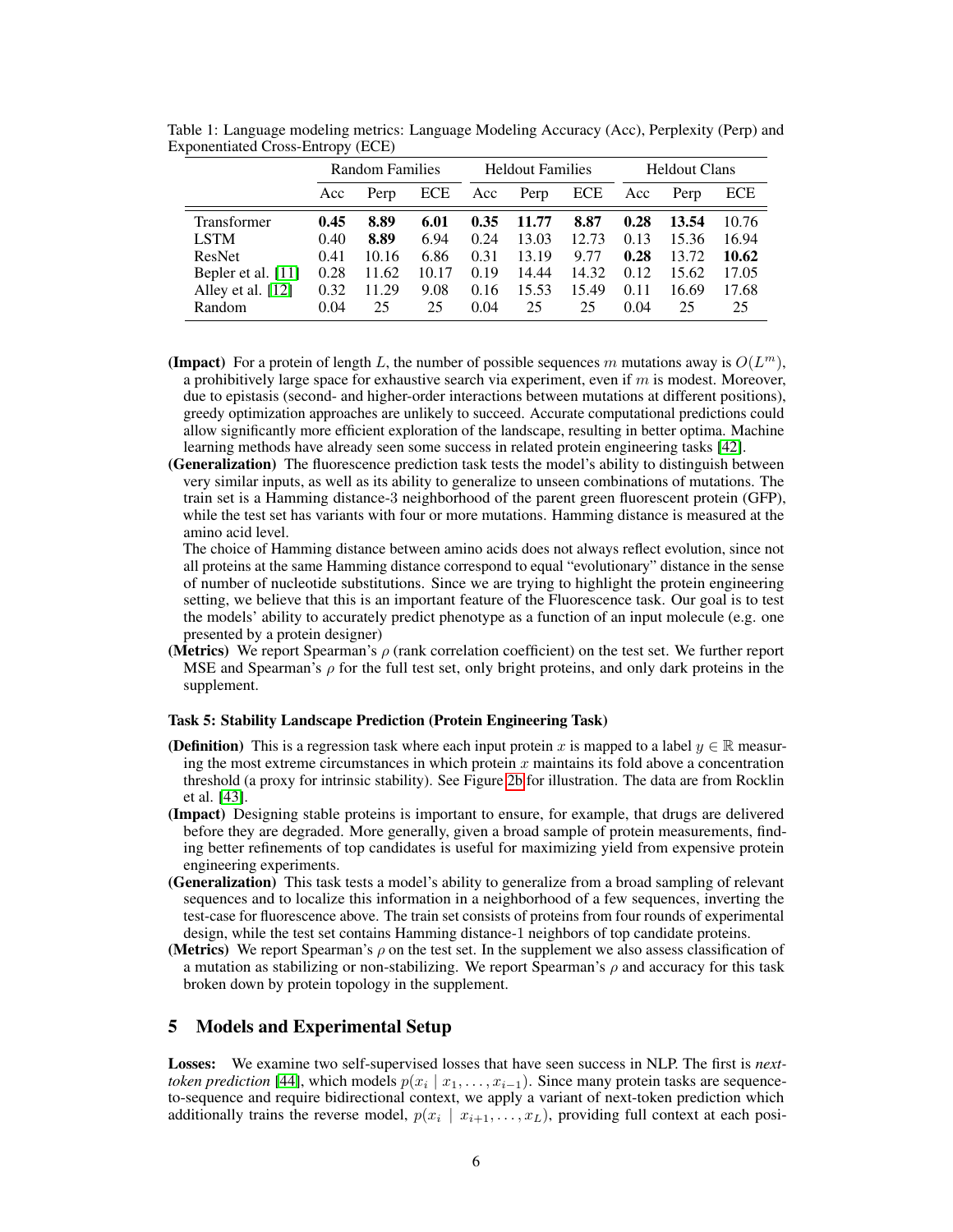tion (assuming a Markov sequence). The second is *masked-token prediction* [\[6\]](#page-9-13), which models  $p(x_{\text{masked}} | x_{\text{unmasked}})$  by replacing the value of tokens at multiple positions with alternate tokens.

**Protein-specific loss:** In addition to self-supervised algorithms, we explore another protein-specific training procedure proposed by Bepler et al. [\[11\]](#page-9-8). They suggest that further *supervised* pretraining of models can provide significant benefits. In particular, they propose supervised pretraining on contact prediction and remote homology detection, and show it increases performance on secondary structure prediction. Similar work in computer vision has shown that supervised pretraining can transfer well to other tasks, making this a promising avenue of exploration [\[45\]](#page-11-9).

Architectures and Training: We implement three architectures: an LSTM [\[46\]](#page-11-10), a Transformer [\[47\]](#page-11-11), and a dilated residual network (ResNet) [\[48\]](#page-11-12). We use a 12-layer Transformer with a hidden size of 512 units and 8 attention heads, leading to a 38M-parameter model. Hyperparameters for the other models were chosen to approximately match the number of parameters in the Transformer. Our LSTM consists of two three-layer LSTMs with 1024 hidden units corresponding to the forward and backward language models, whose outputs are concatenated in the final layer, similar to ELMo [\[5\]](#page-9-3). For the ResNet we use 35 residual blocks, each containing two convolutional layers with 256 filters, kernel size 9, and dilation rate 2. We chose these hyperparameters based on common choices from the literature. Our supervised tasks are of similar size to most of those in the GLUE [\[49\]](#page-11-13) benchmark, which has been instrumental in demonstrating the success of self-supervision in NLP. Since the models that were applied to GLUE have tens to hundreds of millions of parameters, we chose to make our models roughly the same size. See A.7 for model size ablation experiments. See A.2 for details of how these pretrained models are fed into downstream tasks.

In addition, we benchmark two previously proposed architectures that differ significantly from the three above. The first, proposed by Bepler et al. [\[11\]](#page-9-8), is a two-layer bidirectional language model, similar to the LSTM discussed above, followed by three 512 hidden unit bidirectional LSTMs. The second, proposed by Alley et al. [\[12\]](#page-9-9), is a unidirectional mLSTM [\[50\]](#page-11-14) with 1900 hidden units. Details on implementing and training these architectures can be found in the original papers.

The Transformer and ResNet are trained with masked-token prediction, while the LSTM is trained with next-token prediction. Both Alley et al. and Bepler et al. are trained with next-token prediction. All self-supervised models are trained on four NVIDIA V100 GPUs for one week.

Baselines: We evaluate learned features against two baseline featurizations. The first is a onehot encoding of the input amino acid sequence, which provides a simple baseline. Most current state-of-the-art algorithms for protein classification and regression take advantage of alignment or HMM-based inputs (see Section [2.2\)](#page-2-0). Alignments can be transformed into various features, such as mutation probabilities [\[38\]](#page-11-2) or the HMM state-transition probabilities [\[34\]](#page-10-16) for each amino acid position. These are concatenated to the one-hot encoding of the amino acid to form another baseline featurization. For our baselines we use alignment-based inputs that vary per task depending on the inputs used by the current state-of-the-art method. See Appendix A.3 for details on the alignmentbased features used for each task. We do not use alignment-based inputs for protein engineering tasks. Proteins in the engineering datasets differ by only a single amino acid, while alignment-based methods search for proteins with high sequence identity, so alignment-based methods return the same set of features for all proteins we wish to distinguish between.

Experimental Setup: The goal of our experimental setup is to systematically compare all featurizations. For each task we select a particular supervised architecture, drawing from state-of-the-art where available, and make sure that fine-tuning on all language models is identical. See Appendix A.3 for details on supervised architectures and training.

# 6 Results

Table [1](#page-5-0) contains accuracy, perplexity, and exponentiated cross entropy (ECE) on the language modeling task for the five architectures we trained with self-supervision as well as a random model baseline. We report metrics on both the random split and the fully heldout families. Supervised LSTM metrics are reported after language modeling pretraining, but before supervised pretraining. Heldout family accuracy is consistently lower than random-split accuracy, demonstrating a drop in the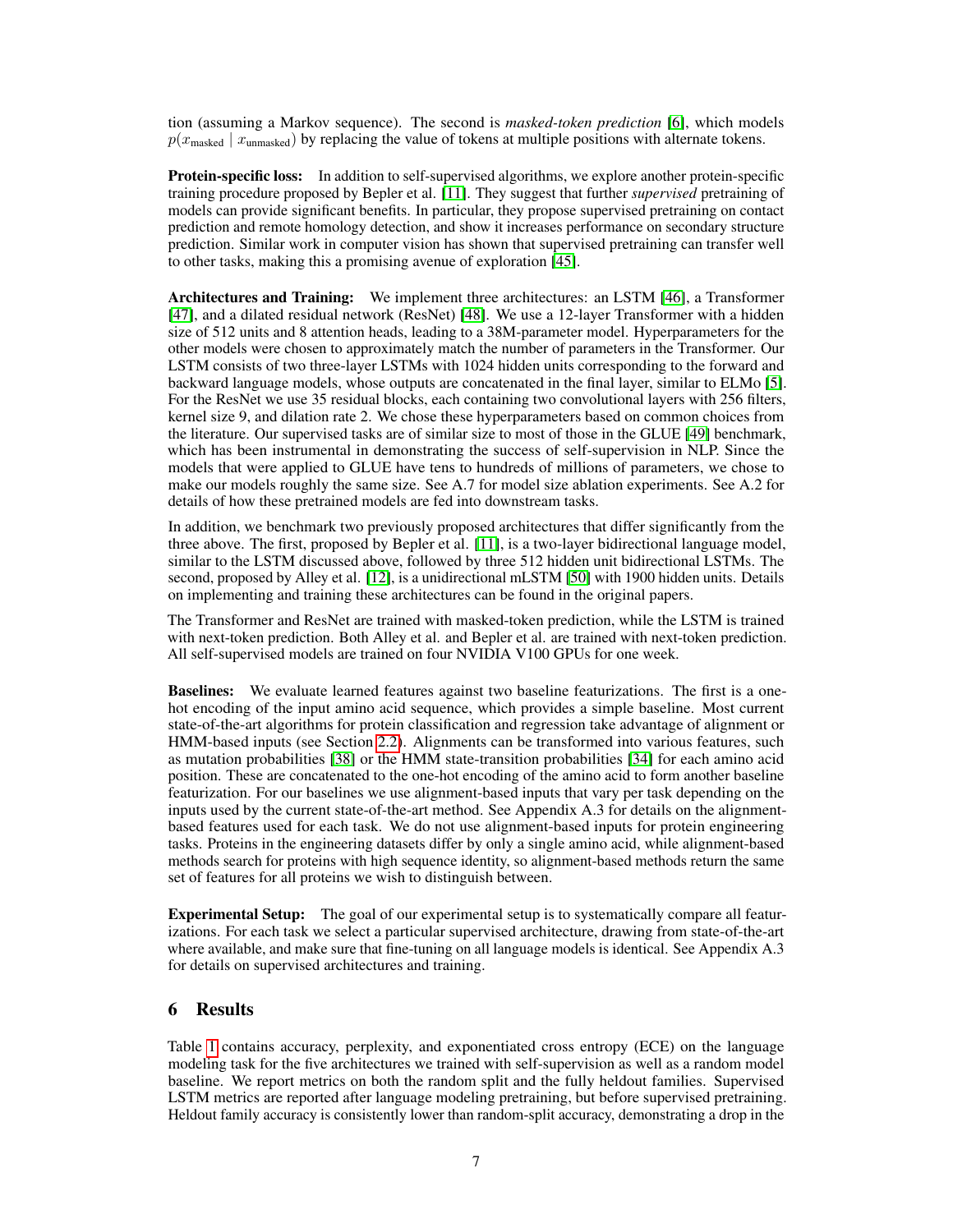<span id="page-7-0"></span>

| Method            |                    | Structure |         | Evolutionary | Engineering  |           |
|-------------------|--------------------|-----------|---------|--------------|--------------|-----------|
|                   |                    | SS        | Contact | Homology     | Fluorescence | Stability |
| No Pretrain       | Transformer        | 0.70      | 0.32    | 0.09         | 0.22         | $-0.06$   |
|                   | <b>LSTM</b>        | 0.71      | 0.19    | 0.12         | 0.21         | 0.28      |
|                   | ResNet             | 0.70      | 0.20    | 0.10         | $-0.28$      | 0.61      |
| Pretrain          | Transformer        | 0.73      | 0.36    | 0.21         | 0.68         | 0.73      |
|                   | <b>LSTM</b>        | 0.75      | 0.39    | 0.26         | 0.67         | 0.69      |
|                   | ResNet             | 0.75      | 0.29    | 0.17         | 0.21         | 0.73      |
|                   | Bepler et al. [11] | 0.73      | 0.40    | 0.17         | 0.33         | 0.64      |
|                   | Alley et al. [12]  | 0.73      | 0.34    | 0.23         | 0.67         | 0.73      |
| Baseline features | One-hot            | 0.69      | 0.29    | 0.09         | 0.14         | 0.19      |
|                   | Alignment          | 0.80      | 0.64    | 0.09         | N/A          | N/A       |

Table 2: Results on downstream supervised tasks

out-of-distribution generalization ability. Note that although some models have lower perplexity than others on both random-split and heldout sets, this lower perplexity does not necessarily correspond to better performance on downstream tasks. This replicates the finding in Rives et al. [\[29\]](#page-10-11).

Table [2](#page-7-0) contains results for all benchmarked architectures and training procedures on all downstream tasks in TAPE. We report accuracy, precision, or Spearman's  $\rho$ , depending on the task, so higher is always better and each metric has a maximum value of 1.0. See Section [4](#page-3-2) for the metric reported in each task. Detailed results and metrics for each task are in Appendix A.8.

We see from Table [2](#page-7-0) that self-supervised pretraining improves overall performance across almost all models and all tasks. Further analysis reveals aspects of these tasks with more for significant improvement. In the fluorescence task, the distribution is bimodal with a mode of bright proteins and a mode of dark proteins (see Figure [3\)](#page-7-1). Since one goal of using machine learning models in protein engineering is to screen potential variants, it is important for these methods to successfully distinguish between beneficial and deleterious mutations. Figure [3](#page-7-1) shows that the model does successfully perform some clustering of fluorescent proteins, but that many proteins are still misclassified.

For the stability task, to identify which mutations a model believes are beneficial, we use the parent protein as a decision boundary and label a mutation as beneficial if its predicted stability is higher than the parent's predicted stability. We find that our best pretrained model achieves 70% accuracy in making this prediction while our best non-pretrained model achieves 68% accuracy (see Table S9 for full results). Improving the ability to distinguish beneficial from deleterious mutations would make these models much more useful in real protein engineering experiments.

In the contact prediction task, long-range contacts are of particular interest and can be hundreds of positions apart. Figure [4](#page-8-0) shows the predictions of several models on a protein where the longest range contact occurs between the 8th and 136th amino acids. Pretraining helps the model capture more long-range information and improves the overall resolution of the predicted map. However,

<span id="page-7-1"></span>

Figure 3: Distribution of training, test, and pretrained Transformer predictions on the dark and bright modes, along with t-SNE of pretrained Transformer protein embeddings colored by log-fluorescence.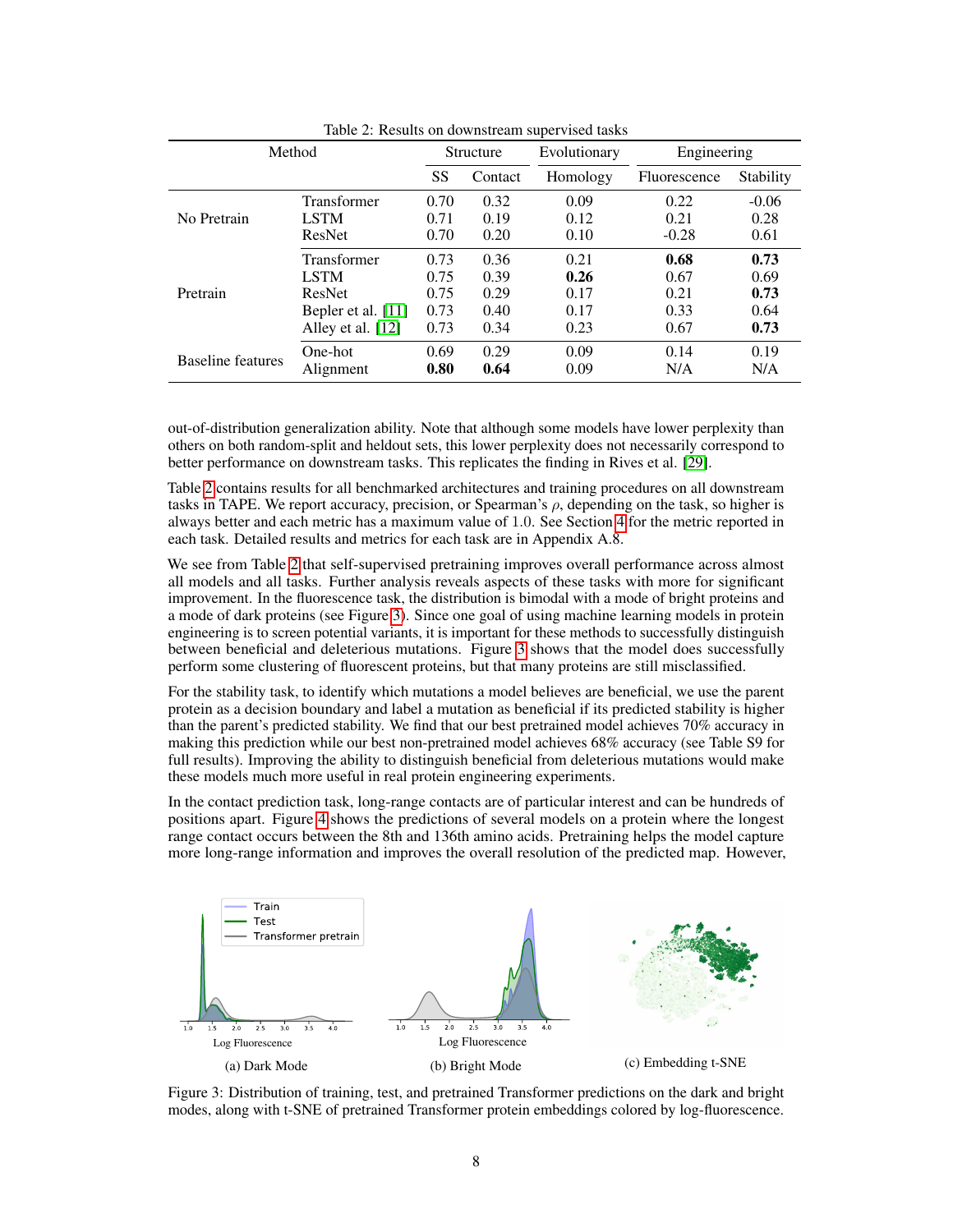<span id="page-8-0"></span>

Figure 4: Predicted contacts for chain 1A of a Bacterioferritin comigratory protein (pdbid: 3GKN). Blue indicates true positive contacts while red indicates false positive contacts. Darker colors represent more certainty from the model.

the hand-engineered alignment features result in a much sharper map, accurately resolving more long-range contacts. This increased specificity is highly relevant in structure prediction pipelines [\[37,](#page-11-1) [51\]](#page-11-15) and highlights a clear challenge for pretraining.

## 7 Discussion

Comparison to state of the art. As shown in Table [2,](#page-7-0) alignment-based inputs can provide a powerful signal that outperforms current self-supervised models on multiple tasks. Current stateof-the-art prediction methods for secondary structure prediction, contact prediction, and remote homology classification all take in alignment-based inputs. These methods combine alignment-based inputs with other techniques (e.g. multi-task training, kernel regularization) to achieve an additional boost in performance. For comparison, NetSurfP-2.0 [\[34\]](#page-10-16) achieves 85% accuracy on the CB513 [\[36\]](#page-11-0) secondary structure dataset, compared to our best model's 75% accuracy, RaptorX [\[52\]](#page-12-0) achieves 0.69 precision at  $L/5$  on CASP12 contact prediction, compared to our best model's 0.49, and DeepSF [\[38\]](#page-11-2) achieves 41% accuracy on remote homology detection compared to our best model's 26%.

Need for multiple benchmark tasks. Our results support our hypothesis that multiple tasks are required to appropriately benchmark performance of a given method. Our Transformer, which performs worst of the three models in secondary structure prediction, performs best on the fluorescence and stability tasks. The reverse is true of our ResNet, which ties the LSTM in secondary structure prediction but performs far worse for the fluorescence task, with a Spearman's  $\rho$  of 0.21 compared to the LSTM's 0.67. This shows that performance on a single task does not capture the full extent of a trained model's knowledge and biases, creating the need for multi-task benchmarks such as TAPE.

## 8 Future Work

Protein representation learning is an exciting field with incredible room for expansion, innovation, and impact. The exponentially growing gap between labeled and unlabeled protein data means that self-supervised learning will continue to play a large role in machine learning for proteins. Our results show that no single self-supervised model performs best across all protein tasks. We believe this is a clear challenge for further research in self-supervised learning, as there is a huge space of model architecture, training procedures, and unsupervised task choices left to explore. It may be that language modeling as a task is not enough, and that protein-specific tasks are necessary to push performance past state of the art. Further exploring the relationship between alignment-based and learned representations will be necessary to capitalize on the advantages of each. We hope that the datasets and benchmarks in TAPE will provide a systematic model-evaluation framework that allows more machine learning researchers to contribute to this field.

Acknowledgments We thank Philippe Laban, David Chan, Jeffrey Spence, Jacob West-Roberts, Alex Crits-Cristoph, Surojit Biswas, Ethan Alley, Mohammed AlQuraishi, Grigory Khimulya, and Kevin Yang for valuable input on this paper. We thank the AWS Educate program for providing us with the resources to train our models. Additionally, we acknowledge funding from Berkeley Deep Drive, Chan-Zuckerberg Biohub, DARPA XAI, NIH, the Packard Fellowship for Science and Engineering, and the Open Philanthropy Project.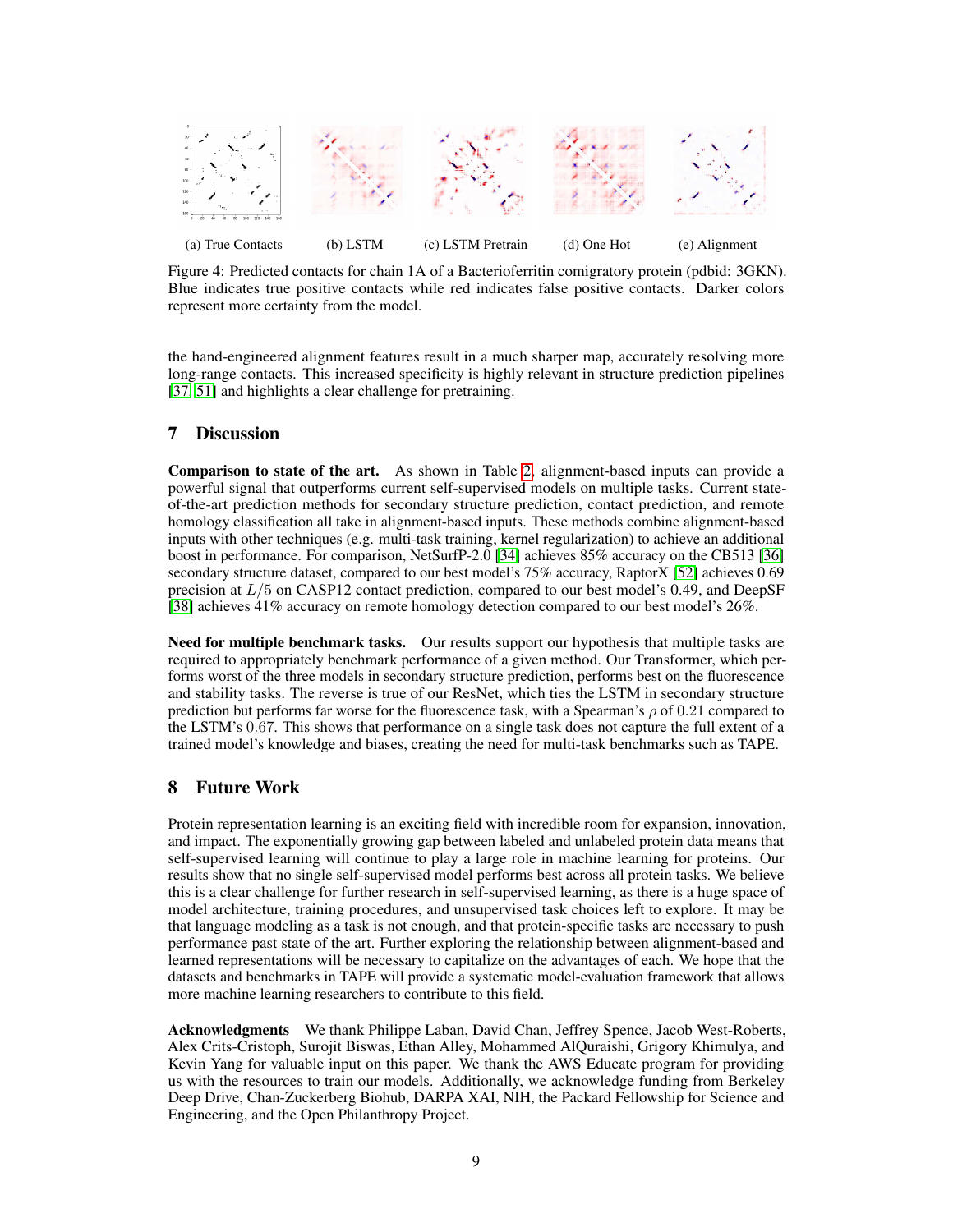# **References**

- <span id="page-9-0"></span>[1] The UniProt Consortium. UniProt: a worldwide hub of protein knowledge. *Nucleic Acids Research*, 47(D1):D506–D515, 2018.
- <span id="page-9-1"></span>[2] C B Anfinsen, E Haber, M Sela, F H White, and Jr. The kinetics of formation of native ribonuclease during oxidation of the reduced polypeptide chain. *Proceedings of the National Academy of Sciences of the United States of America*, 47(9):1309–14, 1961.
- [3] C Yanofsky, V Horn, and D Thorpe. Protein Structure Relationships Revealed by Mutational Analysis. *Science (New York, N.Y.)*, 146(3651):1593–4, 1964.
- <span id="page-9-2"></span>[4] D Altschuh, T Vernet, P Berti, D Moras, and K Nagai. Coordinated amino acid changes in homologous protein families. *Protein engineering*, 2(3):193–9, 1988.
- <span id="page-9-3"></span>[5] Matthew Peters, Mark Neumann, Mohit Iyyer, Matt Gardner, Christopher Clark, Kenton Lee, and Luke Zettlemoyer. Deep Contextualized Word Representations. In *Proceedings of the 2018 Conference of the North {A}merican Chapter of the Association for Computational Linguistics: Human Language Technologies, Volume 1 (Long Papers)*, pages 2227–2237, New Orleans, Louisiana, 2018. Association for Computational Linguistics.
- <span id="page-9-13"></span>[6] Jacob Devlin, Ming-Wei Chang, Kenton Lee, and Kristina Toutanova. BERT: Pre-training of Deep Bidirectional Transformers for Language Understanding. *arXiv*, 2018.
- <span id="page-9-4"></span>[7] Alec Radford, Jeffrey Wu, Rewon Child, David Luan, Dario Amodei, and Ilya Sutskever. Language models are unsupervised multitask learners. *OpenAI Blog*, 1:8, 2019.
- <span id="page-9-5"></span>[8] Timothy A Whitehead, Aaron Chevalier, Yifan Song, Cyrille Dreyfus, Sarel J Fleishman, Cecilia De Mattos, Chris A Myers, Hetunandan Kamisetty, Patrick Blair, Ian A Wilson, et al. Optimization of affinity, specificity and function of designed influenza inhibitors using deep sequencing. *Nature biotechnology*, 30(6):543, 2012.
- <span id="page-9-6"></span>[9] Esther Vazquez, Neus Ferrer-Miralles, Ramon Mangues, Jose L Corchero, Jr Schwartz, Antonio Villaverde, et al. Modular protein engineering in emerging cancer therapies. *Current pharmaceutical design*, 15(8):893–916, 2009.
- <span id="page-9-7"></span>[10] Nelson Perdigão, Julian Heinrich, Christian Stolte, Kenneth S. Sabir, Michael J. Buckley, Bruce Tabor, Beth Signal, Brian S. Gloss, Christopher J. Hammang, Burkhard Rost, Andrea Schafferhans, and Seán I. O'Donoghue. Unexpected features of the dark proteome. *Proceedings of the National Academy of Sciences*, 112(52):15898–15903, 2015.
- <span id="page-9-8"></span>[11] Tristan Bepler and Bonnie Berger. Learning protein sequence embeddings using information from structure. In *International Conference on Learning Representations*, 2019.
- <span id="page-9-9"></span>[12] Ethan C. Alley, Grigory Khimulya, Surojit Biswas, Mohammed AlQuraishi, and George M. Church. Unified rational protein engineering with sequence-only deep representation learning. *bioRxiv*, page 589333, 2019.
- <span id="page-9-10"></span>[13] Stephen F Altschul, Thomas L Madden, Alejandro A Schäffer, Jinghui Zhang, Zheng Zhang, Webb Miller, and David J Lipman. Gapped blast and psi-blast: a new generation of protein database search programs. *Nucleic acids research*, 25(17):3389–3402, 1997.
- [14] Michael Remmert, Andreas Biegert, Andreas Hauser, and Johannes Söding. HHblits: lightningfast iterative protein sequence searching by HMM-HMM alignment. *Nature Methods*, 9(2):173– 175, 2012.
- [15] J. Soding, A. Biegert, and A. N. Lupas. The HHpred interactive server for protein homology detection and structure prediction. *Nucleic Acids Research*, 33(Web Server):W244–W248, 2005.
- <span id="page-9-11"></span>[16] Sean R. Eddy. Profile hidden markov models. *Bioinformatics (Oxford, England)*, 14(9):755–763, 1998.
- <span id="page-9-12"></span>[17] IUPAC-IUB. Recommendations on nomenclature and symbolism for amino acids and peptides. *Pure Appl. Chem*, 56:595–623, 1984.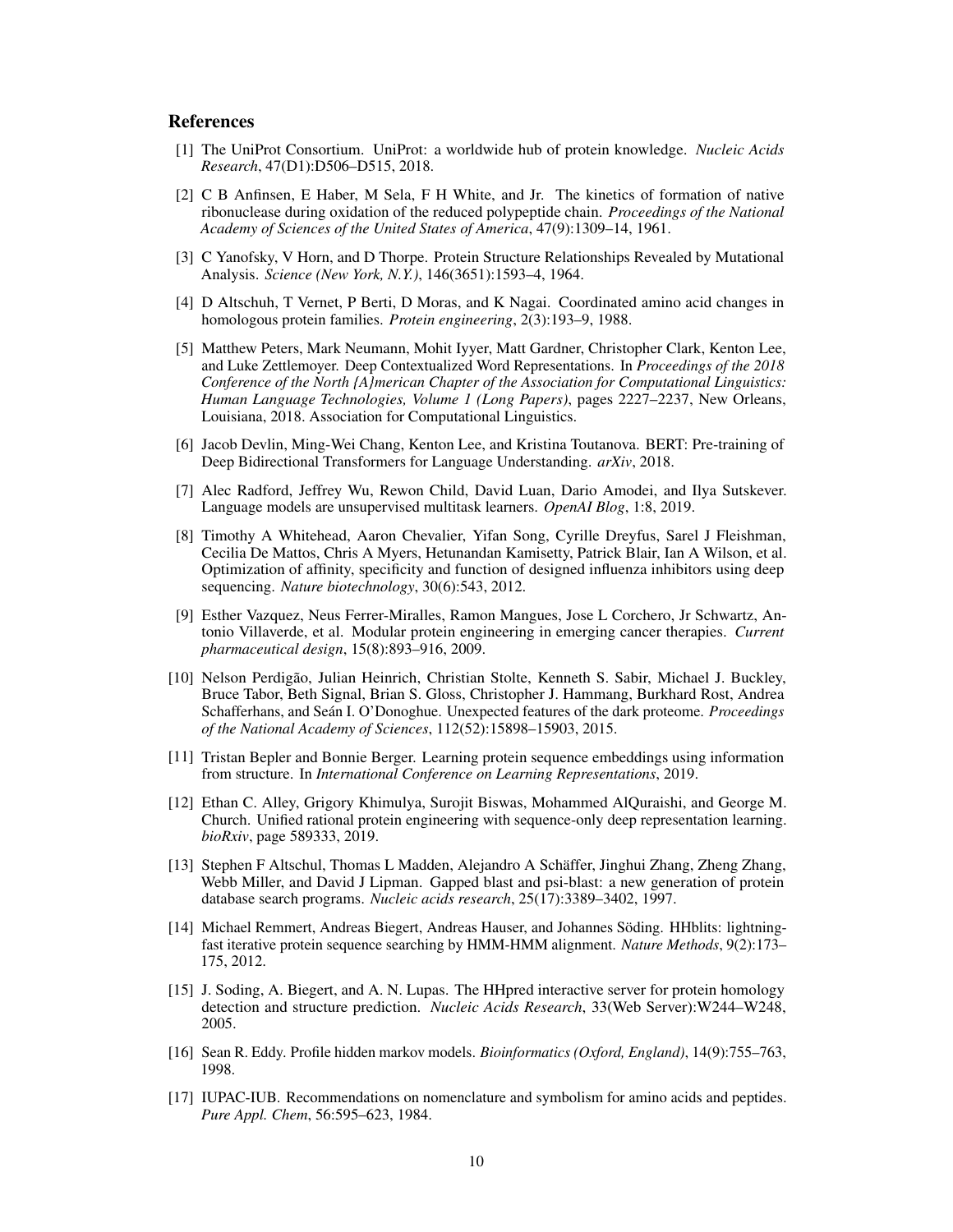- <span id="page-10-0"></span>[18] Thomas E Creighton. *Proteins: structures and molecular properties*. Macmillan, 1993.
- <span id="page-10-1"></span>[19] Burkhard Rost. Twilight zone of protein sequence alignments. *Protein Engineering, Design and Selection*, 12(2):85–94, 1999.
- <span id="page-10-2"></span>[20] Steven E Brenner, Cyrus Chothia, and Tim JP Hubbard. Assessing sequence comparison methods with reliable structurally identified distant evolutionary relationships. *Proceedings of the National Academy of Sciences*, 95(11):6073–6078, 1998.
- <span id="page-10-3"></span>[21] Stephen F. Altschul, Warren Gish, Webb Miller, Eugene W. Myers, and David J. Lipman. Basic local alignment search tool. *Journal of Molecular Biology*, 215(3):403–410, 1990.
- <span id="page-10-4"></span>[22] Richard Durbin, Sean R Eddy, Anders Krogh, and Graeme Mitchison. *Biological sequence analysis: probabilistic models of proteins and nucleic acids*. Cambridge university press, 1998.
- <span id="page-10-5"></span>[23] Olivier Chapelle, Bernhard Scholkopf, and Alexander Zien. Semi-supervised learning. *IEEE Transactions on Neural Networks*, 20(3):542–542, 2009.
- <span id="page-10-6"></span>[24] John Moult, Krzysztof Fidelis, Andriy Kryshtafovych, Torsten Schwede, and Anna Tramontano. Critical assessment of methods of protein structure prediction (CASP)-Round XII. *Proteins: Structure, Function, and Bioinformatics*, 86:7–15, 2018.
- <span id="page-10-7"></span>[25] Mohammed AlQuraishi. ProteinNet: a standardized data set for machine learning of protein structure. *bioRxiv*, 2019.
- <span id="page-10-8"></span>[26] Jason Weston, Dengyong Zhou, André Elisseeff, William S Noble, and Christina S Leslie. Semi-supervised protein classification using cluster kernels. In *Advances in neural information processing systems*, pages 595–602, 2004.
- <span id="page-10-9"></span>[27] Hyunjung Shin and Koji Tsuda. Prediction of protein function from networks. In *Semi-Supervised Learning*, 2006.
- <span id="page-10-10"></span>[28] Michael Heinzinger, Ahmed Elnaggar, Yu Wang, Christian 4 Dallago, Dmitrii Nachaev, Florian Matthes, and & Burkhard Rost. Modeling the Language of Life - Deep Learning Protein Sequences. *bioRxiv*, 2019.
- <span id="page-10-11"></span>[29] Alexander Rives, Siddharth Goyal, Joshua Meier, Demi Guo, Myle Ott, C. Lawrence Zitnick, Jerry Ma, and Rob Fergus. Biological structure and function emerge from scaling unsupervised learning to 250 million protein sequences. *bioRxiv*, 2019.
- <span id="page-10-12"></span>[30] Adam J. Riesselman, John B. Ingraham, and Debora S. Marks. Deep generative models of genetic variation capture the effects of mutations. *Nature Methods*, 15(10):816–822, 2018.
- <span id="page-10-13"></span>[31] Kevin K Yang, Zachary Wu, Claire N Bedbrook, and Frances H Arnold. Learned protein embeddings for machine learning. *Bioinformatics*, 34(15):2642–2648, 2018.
- <span id="page-10-14"></span>[32] Alex Wang, Yada Pruksachatkun, Nikita Nangia, Amanpreet Singh, Julian Michael, Felix Hill, Omer Levy, and Samuel R Bowman. Superglue: A stickier benchmark for general-purpose language understanding systems. *arXiv preprint arXiv:1905.00537*, 2019.
- <span id="page-10-15"></span>[33] Sara El-Gebali, Jaina Mistry, Alex Bateman, Sean R Eddy, Aurélien Luciani, Simon C Potter, Matloob Qureshi, Lorna J Richardson, Gustavo A Salazar, Alfredo Smart, Erik L L Sonnhammer, Layla Hirsh, Lisanna Paladin, Damiano Piovesan, Silvio C E Tosatto, and Robert D Finn. The Pfam protein families database in 2019. *Nucleic Acids Research*, 47(D1):D427–D432, 2019.
- <span id="page-10-16"></span>[34] Michael Schantz Klausen, Martin Closter Jespersen, Henrik Nielsen, Kamilla Kjaergaard Jensen, Vanessa Isabell Jurtz, Casper Kaae Soenderby, Morten Otto Alexander Sommer, Ole Winther, Morten Nielsen, Bent Petersen, et al. Netsurfp-2.0: Improved prediction of protein structural features by integrated deep learning. *Proteins: Structure, Function, and Bioinformatics*, 2019.
- <span id="page-10-17"></span>[35] Alexey Drozdetskiy, Christian Cole, James Procter, and Geoffrey J. Barton. JPred4: a protein secondary structure prediction server. *Nucleic Acids Research*, 43(W1):W389–W394, 2015.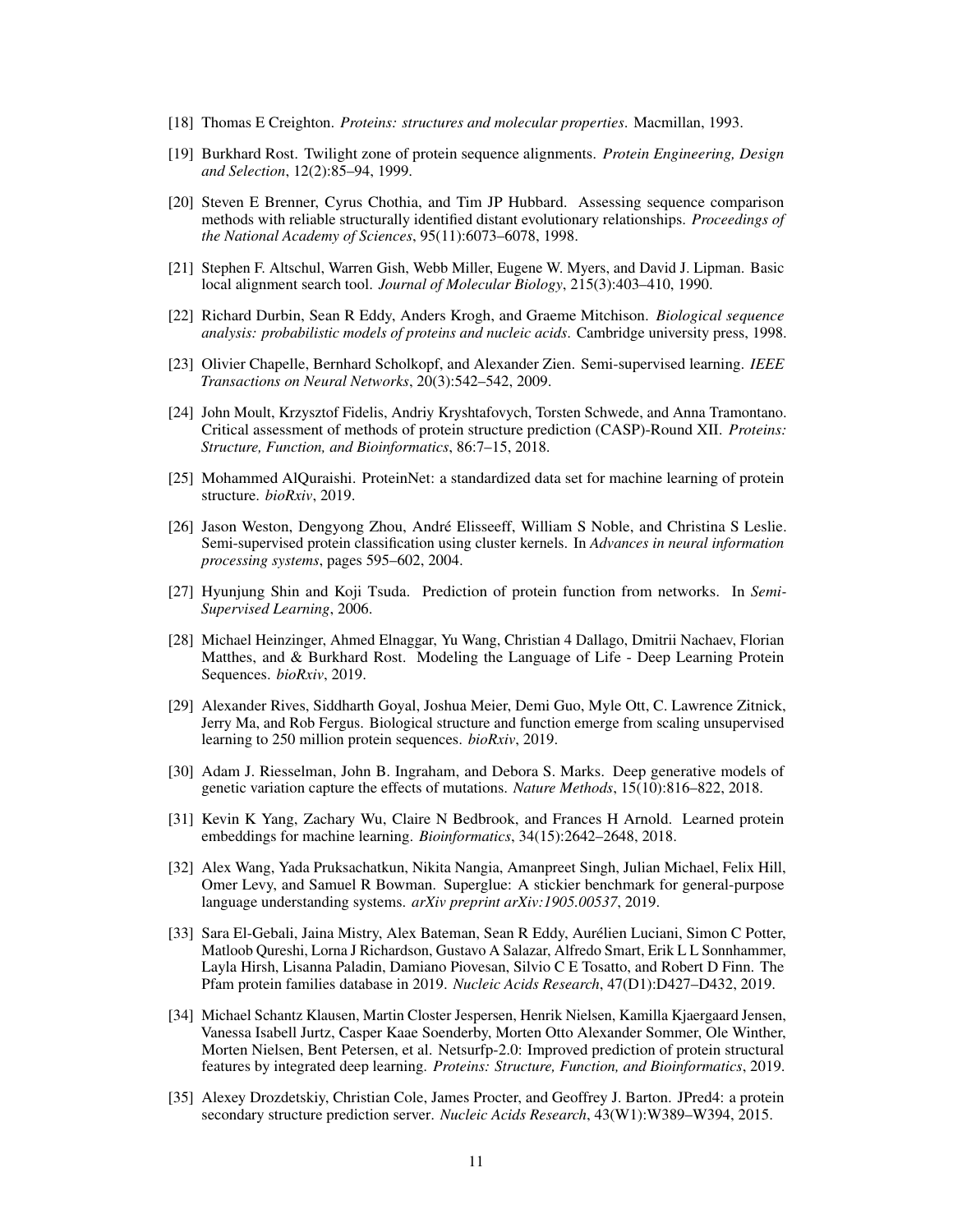- <span id="page-11-0"></span>[36] James A Cuff and Geoffrey J Barton. Evaluation and improvement of multiple sequence methods for protein secondary structure prediction. *Proteins: Structure, Function, and Bioinformatics*, 34(4):508–519, 1999.
- <span id="page-11-1"></span>[37] David E. Kim, Frank DiMaio, Ray Yu-Ruei Wang, Yifan Song, and David Baker. One contact for every twelve residues allows robust and accurate topology-level protein structure modeling. *Proteins: Structure, Function, and Bioinformatics*, 82:208–218, 2014.
- <span id="page-11-2"></span>[38] Jie Hou, Badri Adhikari, and Jianlin Cheng. Deepsf: deep convolutional neural network for mapping protein sequences to folds. *Bioinformatics*, 34(8):1295–1303, 2017.
- <span id="page-11-3"></span>[39] Leticia Stephan Tavares, Carolina dos Santos Fernandes da Silva, Vinicius Carius Souza, Vânia Lúcia da Silva, Cláudio Galuppo Diniz, and Marcelo De Oliveira Santos. Strategies and molecular tools to fight antimicrobial resistance: resistome, transcriptome, and antimicrobial peptides. *Frontiers in microbiology*, 4:412, 2013.
- <span id="page-11-4"></span>[40] Jun-Jie Liu, Natalia Orlova, Benjamin L Oakes, Enbo Ma, Hannah B Spinner, Katherine LM Baney, Jonathan Chuck, Dan Tan, Gavin J Knott, Lucas B Harrington, et al. Casx enzymes comprise a distinct family of rna-guided genome editors. *Nature*, 566(7743):218, 2019.
- <span id="page-11-5"></span>[41] Karen S Sarkisyan, Dmitry A Bolotin, Margarita V Meer, Dinara R Usmanova, Alexander S Mishin, George V Sharonov, Dmitry N Ivankov, Nina G Bozhanova, Mikhail S Baranov, Onuralp Soylemez, et al. Local fitness landscape of the green fluorescent protein. *Nature*, 533(7603):397, 2016.
- <span id="page-11-6"></span>[42] Kevin K Yang, Zachary Wu, and Frances H Arnold. Machine learning in protein engineering. *arXiv preprint arXiv:1811.10775*, 2018.
- <span id="page-11-7"></span>[43] Gabriel J Rocklin, Tamuka M Chidyausiku, Inna Goreshnik, Alex Ford, Scott Houliston, Alexander Lemak, Lauren Carter, Rashmi Ravichandran, Vikram K Mulligan, Aaron Chevalier, et al. Global analysis of protein folding using massively parallel design, synthesis, and testing. *Science*, 357(6347):168–175, 2017.
- <span id="page-11-8"></span>[44] Tomáš Mikolov, Martin Karafiát, Lukáš Burget, Jan Černockỳ, and Sanjeev Khudanpur. Recurrent neural network based language model. In *Eleventh annual conference of the international speech communication association*, 2010.
- <span id="page-11-9"></span>[45] Jeff Donahue, Yangqing Jia, Oriol Vinyals, Judy Hoffman, Ning Zhang, Eric Tzeng, and Trevor Darrell. DeCAF: A Deep Convolutional Activation Feature for Generic Visual Recognition. *Journal of Machine Learning Research*, 2013.
- <span id="page-11-10"></span>[46] Sepp Hochreiter and Jürgen Schmidhuber. Long short-term memory. *Neural computation*, 9(8):1735–1780, 1997.
- <span id="page-11-11"></span>[47] Ashish Vaswani, Noam Shazeer, Niki Parmar, Jakob Uszkoreit, Llion Jones, Aidan N Gomez, Łukasz Kaiser, and Illia Polosukhin. Attention is All you Need. In I Guyon, U V Luxburg, S Bengio, H Wallach, R Fergus, S Vishwanathan, and R Garnett, editors, *Advances in Neural Information Processing Systems 30*, pages 5998–6008. Curran Associates, Inc., 2017.
- <span id="page-11-12"></span>[48] Fisher Yu, Vladlen Koltun, and Thomas Funkhouser. Dilated residual networks. In *The IEEE Conference on Computer Vision and Pattern Recognition (CVPR)*, 2017.
- <span id="page-11-13"></span>[49] Alex Wang, Amanpreet Singh, Julian Michael, Felix Hill, Omer Levy, and Samuel R Bowman. Glue: A multi-task benchmark and analysis platform for natural language understanding. *arXiv preprint arXiv:1804.07461*, 2018.
- <span id="page-11-14"></span>[50] Ben Krause, Liang Lu, Iain Murray, and Steve Renals. Multiplicative lstm for sequence modelling. *arXiv preprint arXiv:1609.07959*, 2016.
- <span id="page-11-15"></span>[51] Joerg Schaarschmidt, Bohdan Monastyrskyy, Andriy Kryshtafovych, and Alexandre MJJ Bonvin. Assessment of contact predictions in casp12: Co-evolution and deep learning coming of age. *Proteins: Structure, Function, and Bioinformatics*, 86:51–66, 2018.